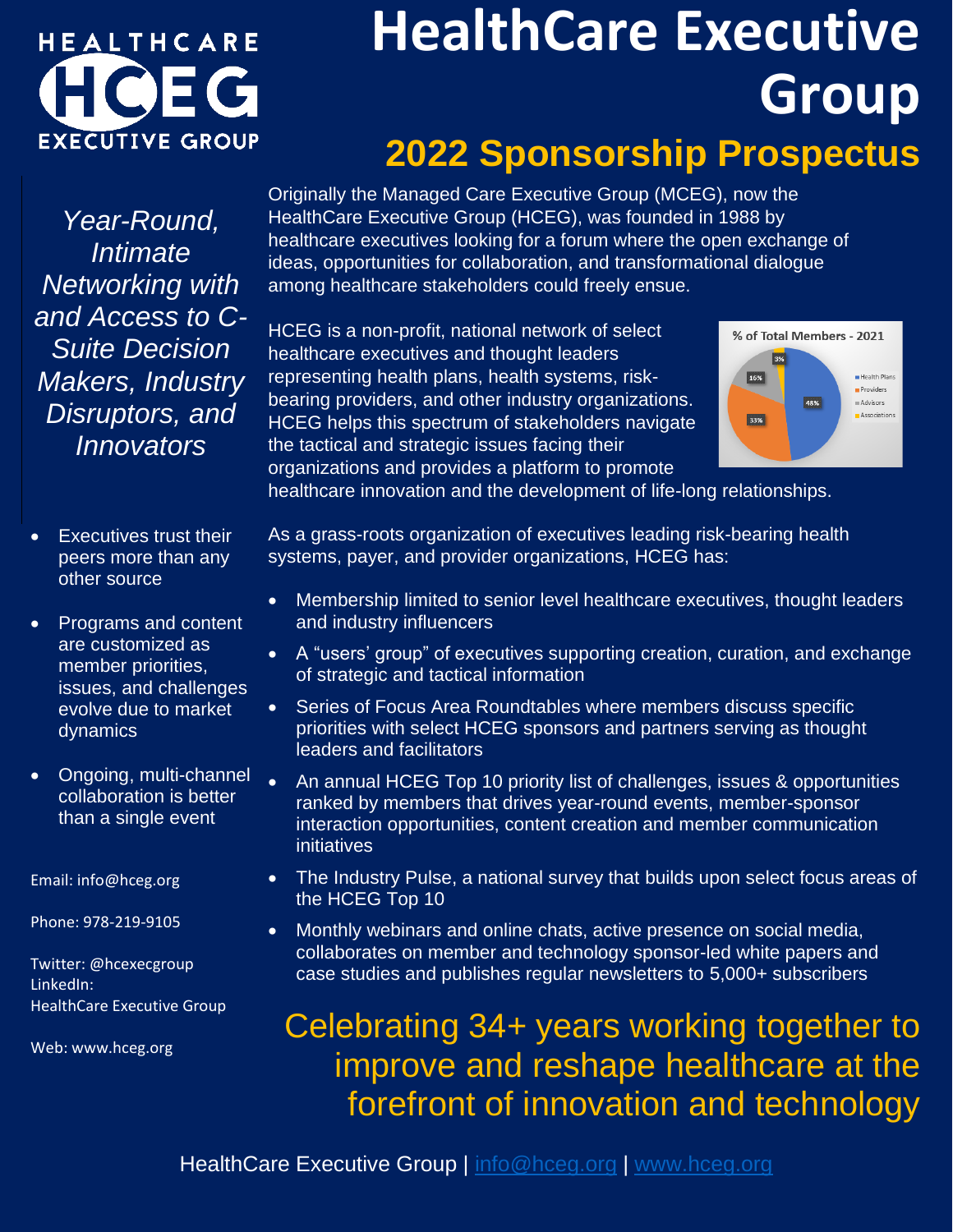### Identifying & Supporting Healthcare Leader Priorities

For over a decade, the HealthCare Executive Group has provided healthcare leaders, industry participants, and the companies that support healthcare organizations with two unique information products to help frame and inform their innovation and digital transformation initiatives:

#### 2022 HCEG Top 10

#### **2022 HCEG Top 10**

- 1. Cost: Prices, Profits, & Transparency
- 2. Consumerism: Aligned, Centered, & Engaged Healthcare
- 3. Accessibility: Primary Care, Points of Service, & Care Transformation
- 4. Delivery: Transforming to Achieve the Quadruple Aim 5. Health: Individual, Population, & Public Health
- 6. Digital: Value-Creating Technologies & Tools
- 7. Leadership: Talent, Strategy, & Workplace Environment
- 8. Payment: Value-Based, Collaborative, & Equitable
- 9. Data: Liquidity, Interoperability, & Analytics
- 10. External: Policy, Governmental, & Non-Traditional Entities



The **HCEG Top 10 has been a pillar of** the HealthCare Executive Group for over 10 years and provides insight into the primary challenges, issues, and opportunities currently facing healthcare executives in the United **States** 

Rather than the in-person Annual Forum discussions and voting, HCEG members voted and ranked a list of 20+ priority issues in late 2021. As a

result, the 2022 HCEG Top 10 will be used as the basis for HCEG's content development, curation, and educational programming throughout the coming year.

#### The Industry Pulse

The HCEG Top 10 also serves as the basis for the [Industry Pulse](https://bit.ly/indpulse) – a long-running, annual research project. The Industry Pulse offers a confirmation and augmentation of HCEG member perspectives and allows for a more detailed analysis of and discussion into healthcare leader priorities. The 11<sup>th</sup> Annual Industry Pulse is co-developed and co-commissioned by HCEG and WEDI, the [Workgroup for Electronic Data Interchange.](http://www.wedi.org/)



#### Leverage HCEG Ecosystem to Connect with Healthcare Leaders

Each year, the HCEG Top 10 and Industry Pulse research generate significant interest, discussion, promotion and on-going commentary and amplification from leading media, event organizers, industry thought-leaders, and other 3<sup>rd</sup> parties. These two unique, annually recurring research products provide the basis, context, and ongoing opportunity for creating and sharing information and insight on how approaches, products, and services to address the challenges, issues, and opportunities facing healthcare leaders.

HCEG technology sponsors support the HCEG Network of healthcare leaders and industry participants by building upon these two information products. HCEG offers a small number of annual technology sponsors various channels to engage with network members throughout the year – not just once or for a few days.

To develop a sponsor specific relationship with the HealthCare Executive Group for 2022, [contact us.](mailto:info@hceg.org?subject=Sponsor%20Inquiry)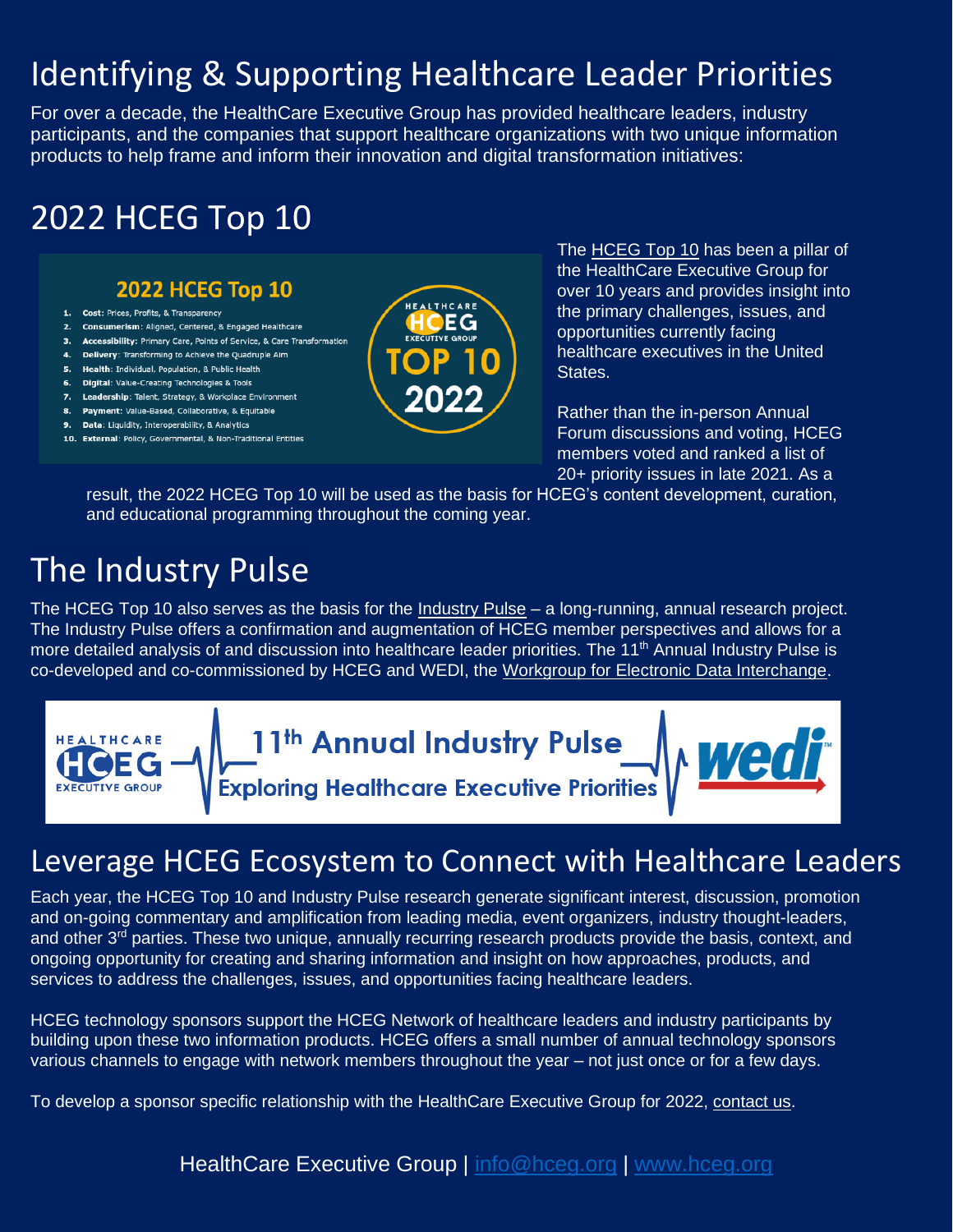#### Guiding Executives through Innovation, Change and Growth

- Co-developed/co-sponsored Annual Industry Pulse research report with sponsor partner in February 2020 with a special COVID-19 Flash Update to the report in August 2020
- Co-hosted fifteen HCEG Top 10 Focus Area Roundtables facilitated by sponsor partner thought **leaders**
- Participated in major healthcare industry events with our sponsors facilitating introductions and networking between HCEG members, industry thought leaders, and others before, during, and after events
- Created, promoted, and produced live webinars, pre-recorded webcasts and podcasts with our technology sponsors
- Created and shared original content via dozens of blog posts, video interviews, podcasts, and social media channels
- Distributed dozens of newsletters and eBlast's to 5,500+ healthcare industry participants
- Participated in podcasts produced by leading healthcare media and partner organizations
- Hosted Executive Leadership Roundtables, invite-only, intimate half-day events addressing specific HCEG Top 10 focus areas, in coordination with leading healthcare conferences
- Promoted and supported networking among members of the HCEG network



#### 2022 – Partnering to Drive Sponsor Value All Year Round

As changes forced by the pandemic continue to unfold, HCEG continues to provide value to the HCEG Network and our current and future sponsors by leveraging our partnerships with leading healthcare industry associations and innovative healthcare event organizers such as:

- HLTH Future of Healthcare Forum
- AHIP Institute & AHIP CDF
- HIMSS Conference & Exhibition
- World Health Care Congress
- The Healthcare Innovation Congress
- WEDI Conferences

Partnering with HCEG enables our sponsors to leverage their investment in other events and channels.